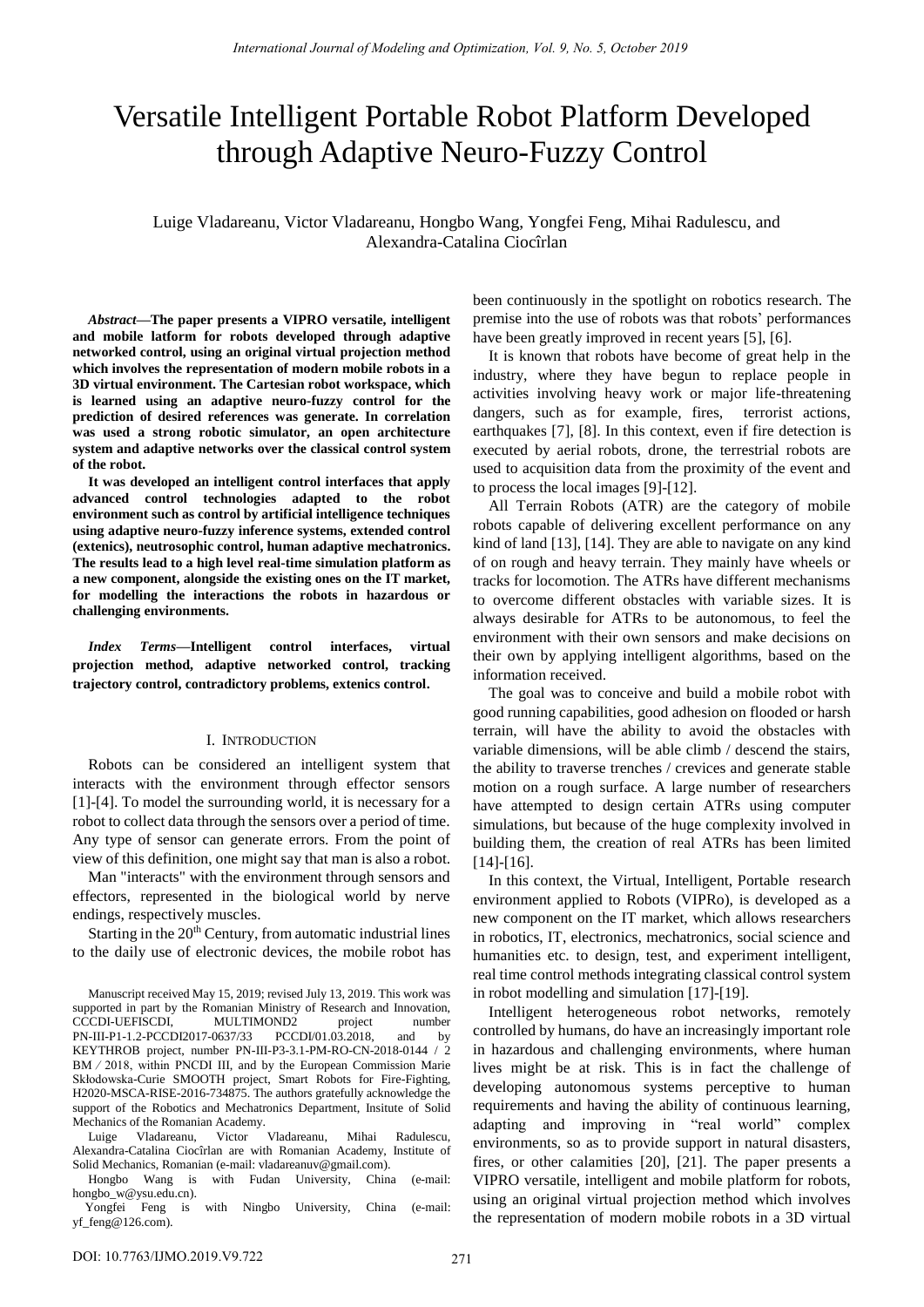environment using a strong robotic simulator, an open architecture system and adaptive networks over the classical control system of the robot, developing intelligent control interfaces through Adaptive Neuro-Fuzzy control that use advanced control technologies adapted to the robot environment.

## II. VIPRO PLATFORM ARCHITECTURE

The VIPRO platform presents a **new concept through approaches of applied solid mechanics in** mobile autonomous robots stability for adapting the robot movements to unstructured rough terrain.

The mobile robot is an agent endowed with autonomous motion in unfamiliar and unstructured environments that operate autonomously, communicate and explore its environment. Mobile robots are complex systems that work in real-world environments, requiring an adaptive control system to control real-time robots for action as they wish.

A robot can be considered as a mathematical relation of actuated joints which ensures coordinate transformation from one axis to the other connected as a serial link manipulator where the links sequence exists.

Intelligent strategy systems, such as fuzzy logic, neural networks and genetic algorithms, have been used to equip the robot with intelligence in order to navigate in an environment or autonomously. Different hybrids of these strategies have been successfully deployed on mobile robots [22]-[24].

**The VIPRO method enables** the design, testing and experimentation of new intelligent control interfaces on a classical mechatronic control system (SCMC) in the presence of the physical mechatronic system (SMF), with own control system and mechanics structure, or in the absence thereof,

without the need to modify its hardware structure, and, from optimal decisions and information fusion between the intelligent control interfaces, resulting in a high degree of versatility and portability to a global communications network.

**The control system architecture is presented in correlation** with the control strategy which contains three real-time control loops: balance robot control, walking diagram control and predictable movement control.

The remote control and e-learning software with the possibility of access throughout the internet as a web application within an international academic network is developed

For the fusion of information received from various sensors, information that can be conflicting in a certain degree, the robot uses the fuzzy and neutrosophic logic or set.

In a real time it is used a neutrosophic dynamic fusion, so an mobile autonomous robot can take a decision at any moment.

Various methods / control strategies are known for dynamic walking of humanoid robots based on the generation of walking models taking into account the stable point trajectory of zero moment point (ZPM) and ensure robot's stability (balance) through real-time control loops (Fig. 1) [17], [18], [20], [22], [23].

Since actual ZPM trajectory is different from the desired ZPM trajectory due to disturbances such as surface irregularities, sensory errors and imperfect dynamic model of the humanoid robot, more control systems based on sensory feedback are required.



Fig. 1. Control strategies for dynamic walking of the humanoid robots.

**Fuzzy logic controllers have been proven** to be robust, relatively easy to design and, although a unified algorithm for parameter selection and optimization is still sought after, leading to various algorithms for the optimization of fuzzy inference systems' parameters, such as genetic algorithms and neural networks. This approach has led to a new direction relevant to the development of intelligent control techniques for rehabilitation robots through Neuro-fuzzy modelling and is a very convenient tool for simulating systems whose mathematical formulae are unknown or very complex specific to the top technologies of rehabilitation robots.

**Relevant directions focused** on the key technologies,

specific for rehabilitation robots applied on the VIPRO platform, include:

- Research on upper limb rehabilitation 6-DOF robot control strategies, using a generalized shoulder joint that meets the large working space of human upper limb and multi-joint movement;
- Research on lower limb gait rehabilitation strategies using intelligent control methods for specialized rehabilitation robots;
- Research on ankle rehabilitation for strains and sprains using specialized and intelligent control methods;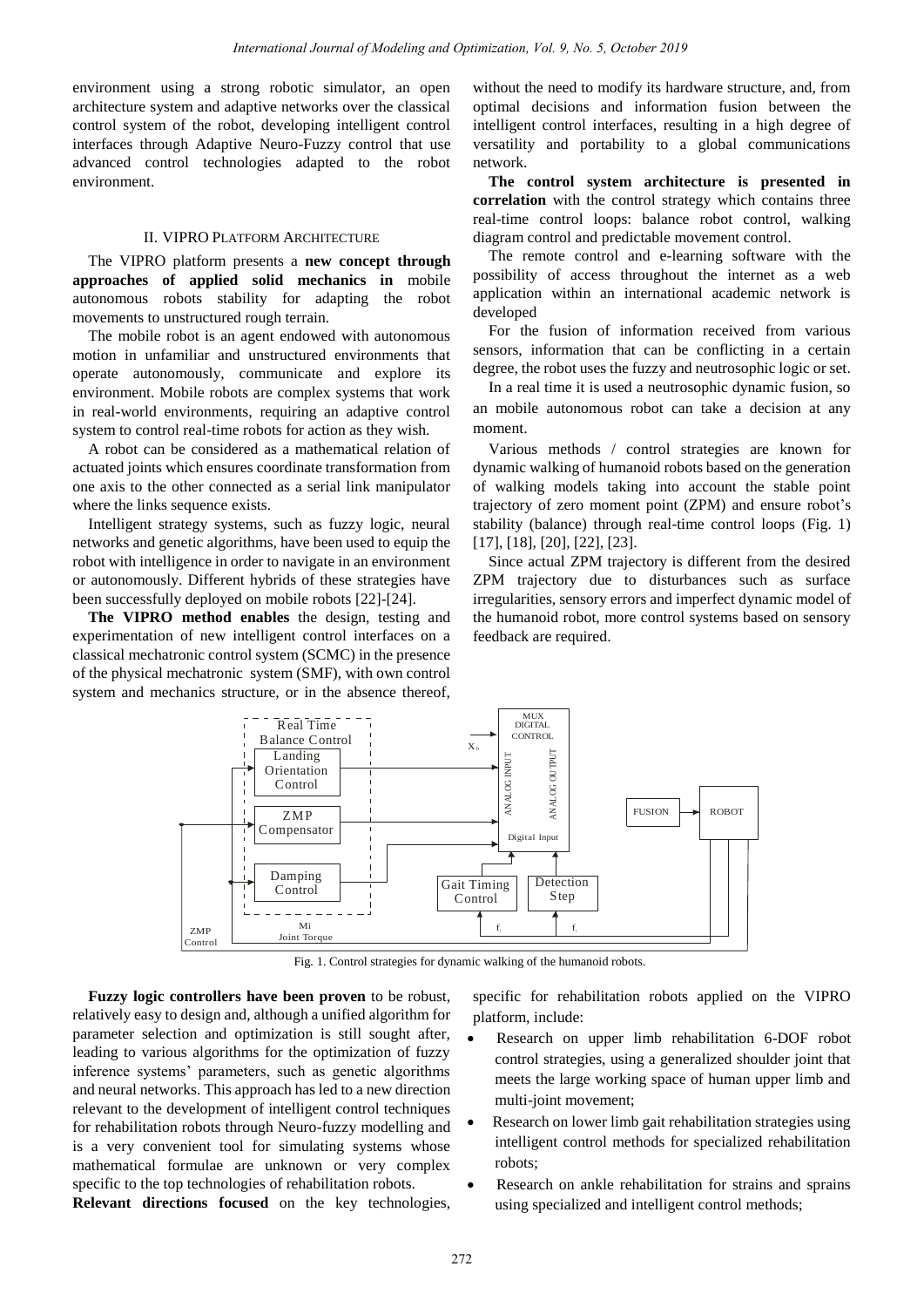Research using EEG and EMG to create an interface between the neurological respectively muscular functions of patients and rehabilitation robots, so that the rehabilitation robots will be improved and their efficiency increased.

VIPRO platform applications are focused on the development of a key technology using advanced rehabilitation techniques and cutting-edge equipment, through intelligent control strategies, advanced and cutting-edge theories by combining fuzzy logic for joint control and neural networks with genetic algorithms for the top level feedback loop control mechanisms [21], [23].

By this approach have been brought innovative solutions to the investigation of the upper limb rehabilitation robot with 6-DOF, mainly to control the large working space of human upper limb and multi-joint movement, using a generalized shoulder joint and advanced intelligent control strategies developed, and kinematics and mechanical structure of the rehabilitation robot (Fig. 2).



Fig. 2. VIPRO Platform for investigation of the upper limb rehabilitation robot.

**Starting from previously applications using ANFIS** to 2D model and 3D mechatronics systems, has been explored applications with encouraging results and adapted to a robotic system suited to the particular needs of this larger rehabilitation robot project, will bring a number of innovative control structures on the open architecture system, correlated with the implementation of the virtual projection method.

The VIPRO innovative platform is competitive with other similar virtual application platforms CDA, CAM, CAE, Solid Works or MatLab, Simulink, COMSOL, Lab View, but in addition to these platforms, it allows researchers to design, test, and experiment intelligent, real time control methods integrating classical control systems in robot modelling and simulation. The obtained results lead to the conclusion that the VIPRO platform is to be integrated on the IT market as a new component alongside the existing ones, allowing a correct evaluation of robot behaviours in hazardous or challenging environments and high level real-time simulation in order to correctly model interactions among the robots and between the robots and the environment.

In this context, it is necessary to simulate mechatronic systems and to choose their proper algorithms as well. Mobile robot's 3D simulation has to reproduce the real system dynamics and the environment, as accurate as possible.

Another aspect to be taken into account when the 3D model is created is the interaction between various mechatronic systems that can change the dynamic for the new resulted system.

## III. ADAPTIVE NEURO-FUZZY CONTROL INTERFACES WITH REHABILITATION ROBOTS APPLICATIONS

Fuzzy logic is widely used worldwide as a landmark of artificial intelligence. Fuzzy logic is characterized by relative simplicity in design and implementation, the development of robust applications based on the emulation of the available expertise. To optimize the fuzzy deduction systems parameters many genetic algorithms and neural networks are developed.

The scientific relevance to develop a of a neuro-fuzzy control interface results of cutting-edge key technologies researches of the rehabilitation robots focused on improving the he mechatronic rehabilitation limbs device for the elderly with disabilities or dysfunctions. The end result will advance the state of the art by implementing intelligent algorithms, robotic environment virtualization and advanced control techniques.

The aging population problem is becoming increasingly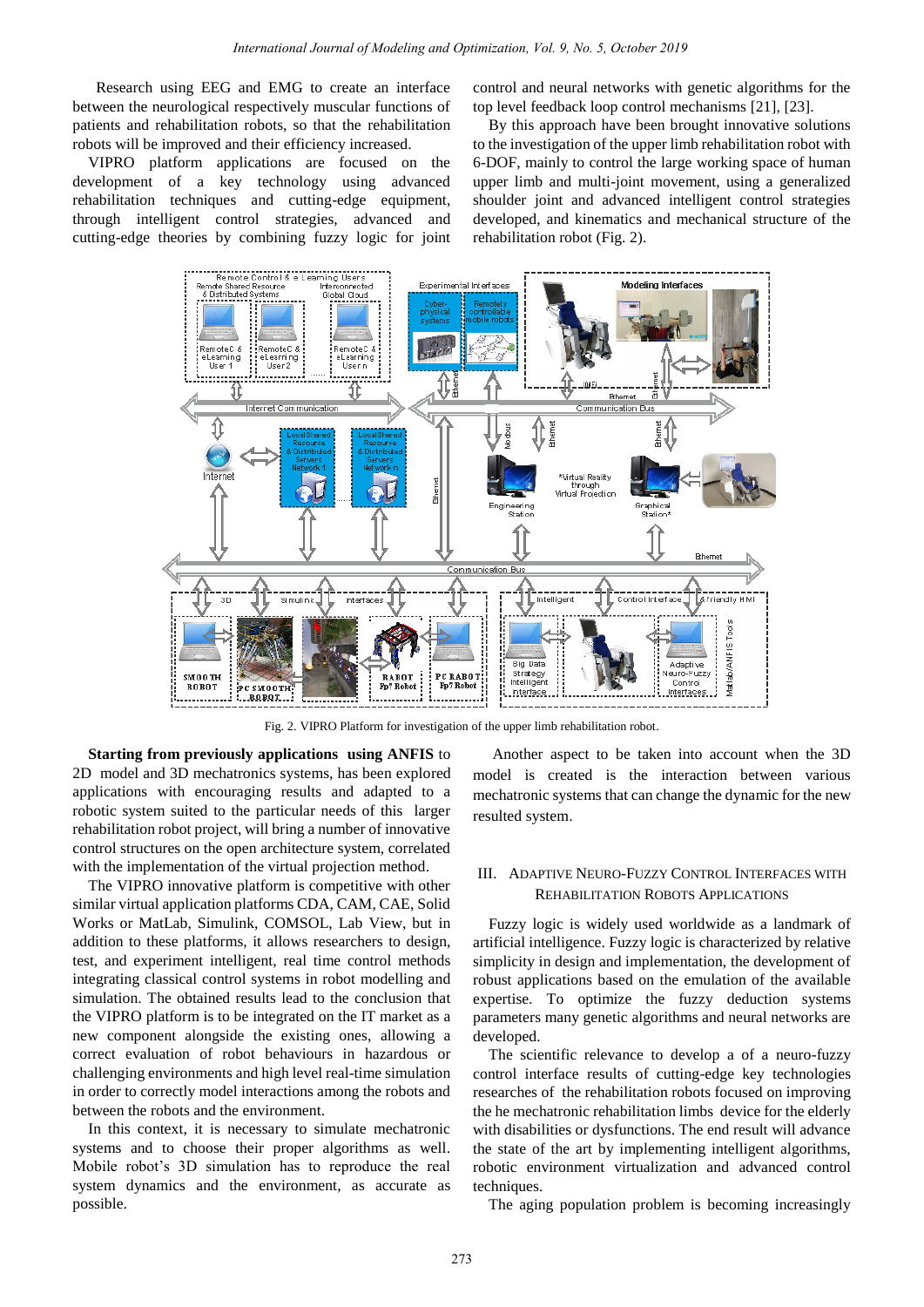serious, and the elderly are the main risk group for cerebrovascular disease, hemiplegia and paraplegia. These disorders often result in motor dysfunctions of the elderly, which highlights the urgency of the need for rehabilitation robots. The robotic systems have found application in rehabilitation due to their high accuracy, long-lasting resistance and a wide range of forces and movements.

Numerous lower limb rehabilitation robots have been developed. The current version of the mechatronic device can be improved by using artificial intelligence techniques, a concept already explored in published papers [22], [23]. Testing and validating these results in a laboratory-controlled environment would improve the current state of the art and facilitate the development and prototyping of a final product.

A relevant direction is the introduction of intelligent optimization methods for 9 degrees of freedom rehabilitation robots (DOFs), based on the medical condition of each patient. Manipulation of a large amount for processing data may be ineffective, as is the case of the Jacobi's matrix that requires high processing time and big physical memory. The paper aims to reduce the impact of this problem with optimizing data requirements by implementing an ANFIS interfaces.

Fuzzy logic is well established presence in artificial intelligence implementations due to its robust behavior and unclear event modeling capability. There is a wide range of intelligent algorithms that can be used to optimize the meta-parameters of a fuzzy or neutroscopic inference system. A promising research direction is the development of intelligent control techniques for neuro-fuzzy rehabilitation robots, very convenient for simulating systems for which the mathematical apparatus is unknown or very complex, such as the last generation rehabilitation robots.

Adaptive Neuro-Fuzzy Control Interfaces using the Versatile Intelligent Portable Robot Platform applies to 7 DOF rehabilitation robots.

Using the RoboAnalyzer software [25], we can visualize the modeling kinematic chain with the schematic in Figure 3. The same program offers the direct kinetics investigation and Denavit-Hartenberg equations as well as limited dynamic analysis capabilities.

The direct kinematics, necessary to determine the end-effector position in the three-dimensional Cartesian space, knowing totally or partially the variables values in the robotic space, is determined with the relation:

$$
X \in \mathbb{R}^3, \Theta \in \mathbb{R}^n, f_{DK}(\Theta) = X \tag{1}.
$$



Fig. 3. Kinematic chain scheme modelled by robot analyser.

Because of the relatively large number of variables the step was chosen to generate numeric values for each larger variable. Practically, a limited number of values are used for each variable, because the number of points generated by generating any possible combinations between them can make it difficult to run the algorithm under the available processing power.

For the model with seven degrees of freedom, the variables are modeled within the limits:

| $\theta_1 = -30 \dots 45$ ; | $\theta_5 = -10 \dots 20$ ; |
|-----------------------------|-----------------------------|
| $\theta_2$ = -140  15;      | $\theta_6 = -30 \dots 50$ ; |
| $\theta_3 = -40 \dots 50$ ; | $\theta_7 = -50$ 10:        |
| $\theta_4 = -10$ 150;       |                             |

Relationships for modeling the direct kinematics chain are shown in Fig. 4.



Fig. 4. The robot's direct kinematics chain modelling.

Since the calculation of the robot inverse kinetics, determined by the relationship (2):

$$
X \in \mathbb{R}^3, \Theta \in \mathbb{R}^n, f_{\mathcal{I}K}(X) = \Theta \tag{2}.
$$

Which identifies the actual margins on the robot axes at a known effector position in the three-dimensional Cartesian space are laborious, requiring large resources on the computer and high execution time, it was necessary to use artificial intelligence methods.

The inference system was constructed using the basic values for the initialization meta-parameters, with the most important meta-parameters presented below:

- 1) number of membership functions for each variable (base value: 4)
- 2) Type of membership functions for each variable (base value: Gaussian)
- 3) How to generate the initial inference system (base value: grid partitioning)

Three options for how to generate the inference system were analyzed:

- 4) Grid partitioning (GP)
- 5) Subtractive clustering (SC)
- 6) Fuzzy c-means clustering (FCM)

Using the direct kinematics equation with all possible combinations resulting from the values generated for the actuated variables of degrees of freedom, the robotic workspace of Fig. 4 was obtained.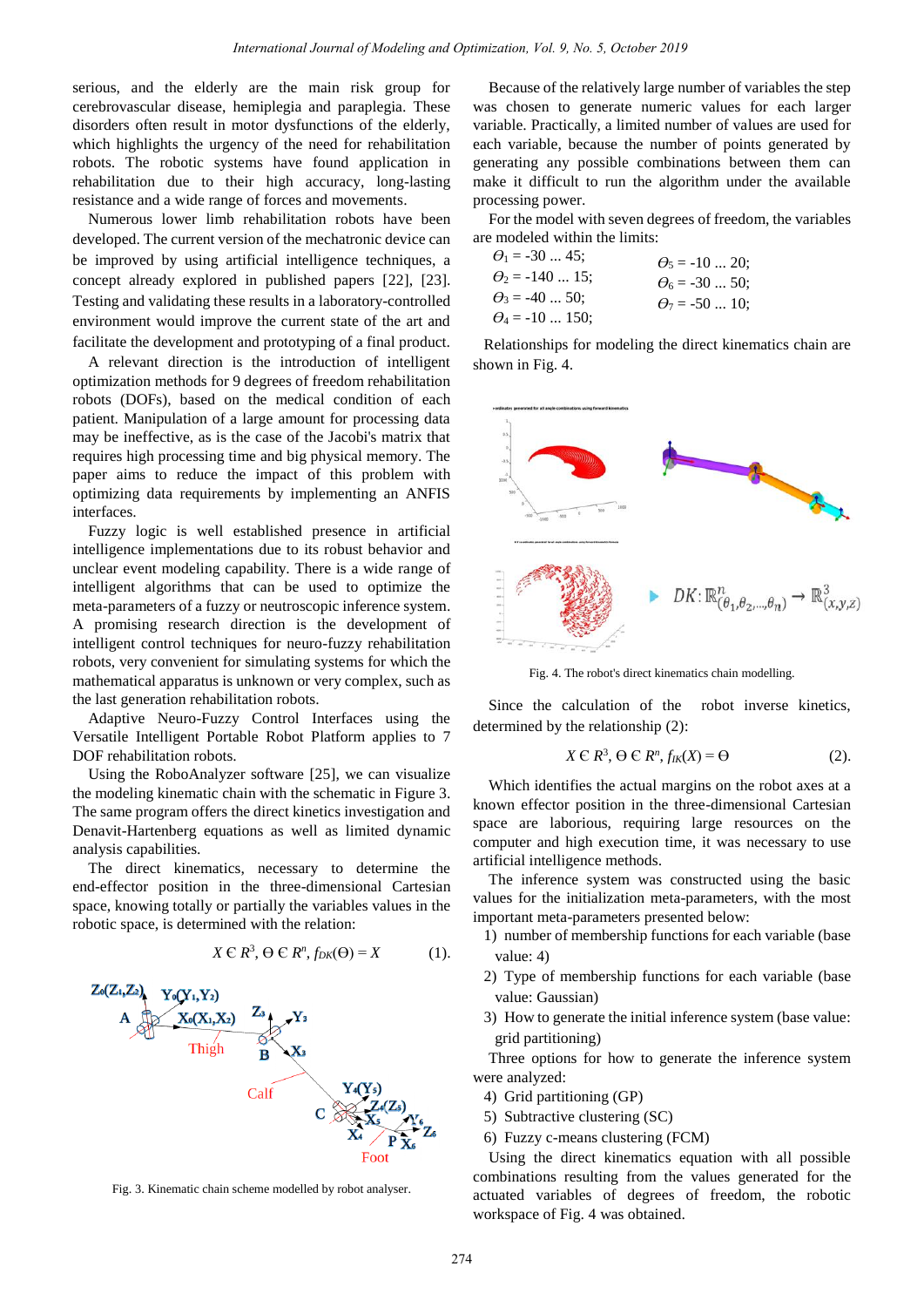There are notable differences between the first option (GP), which produces partitioning of the input space, thus being more susceptible to the exponential growth problem of dimensionality, while SC and FCM use clustering methods to obtain a distributed partition.

The fuzzy inference system obtained was iteratively optimized to improve the ability to emulate the learned system's behavior. The algorithm allows to specify a number of rolling options, such as the maximum number of iterations ("epochs"), the initial step processing value, optimization method (hybrid or reverse propagation, classical for neural networks), and specification of a data set for validation.

Relationships for inverse kinematics involving the ANFIS inference system are shown in Fig. 5.



Fig. 5. Inverse kinematics of the ANFIS system.

In order to validate the model, the program with the structure of Fig. 6 was applied:

- Run ANFIS, get FIS
- $\blacktriangleright$  Check in Cartesian space
- Generate test field  $(x, y, z)$  across workspace
- Use FIS to estimate  $(\widehat{\theta_{i1}}, \widehat{\theta_{i2}}, ..., \widehat{\theta_{in}})$
- Run DK with  $(\widehat{\theta_{i1}}, \widehat{\theta_{i2}}, ..., \widehat{\theta_{in}})$ , get  $(\widehat{x}_i, \widehat{y}_i, \widehat{z}_i)$

$$
e = \sum_{i} \sum_{j} (|x_{ij} - \widehat{x_{ij}}| + |y_{ij} - \widehat{y_{ij}}| + |z_{ij} - \widehat{z_{ij}}|)
$$
  
Fig. 6. Validation program structure of the AMEIS system

Fig. 6. Validation program structure of the ANFIS system.

In technical terms, validation prevents the over-optimization trend present in any learning algorithm with an extended parameter space. In the context of the current application, this option will increase the learning error because the algorithm will run on a giant data set that will be harder to approximate correctly.

The virtual application for optimizing Adaptive Neuro-Fuzzy Control Interfaces using the Versatile Intelligent Portable Robot Platform is shown in Figure 7. The implementation of the application has led to the following steps: user-friendly visual environment, learning opportunity, workspace visualization, FIS visualization, parameterization, example run, learned model (FIS) export.

We can see the resolution at which this space is generated, compared to those generated for the other models considered. This space will be learn by the ANFIS algorithm for each variable in the robotic space. The optimization problem has a learning set up to 20.000 data points that will be divided between the learning set (70%), the validation set (20%) and the test set  $(10)$  %).

By this approach to the investigation of the upper limb

rehabilitation robot with 7-DOF, mainly to control the large working space of human upper limb and multi-joint movement, have developed a generalized shoulder joint and advanced intelligent control strategies.

## IV. CONCLUSIONS

Robotic systems have found their way into the rehabilitation robot field. They are highly accurate, can be sustained for very long periods of time, can automatically feedback the progress, and perform a wide range of forces and motions, and several lower limb rehabilitation robots could have been developed.

The Adaptive Neuro-Fuzzy Control Interfaces using Versatile Intelligent Portable Robot Platform aims to reduce this issue by optimizing the numerical amount of data applying ANFIS algorithm. Fuzzy Logic has long been used in academia and in industry and is one of the more palpable staples of artificial intelligence in use in the world today.

Based on the variable workspace, trajectory planning of the arbitrary curve, the largest linear motion and the largest circle motion methods has been investigated. All the training trajectories can make the hip joint and knee joint motion ranges the same with those of unaffected people.

The VIPRO interface is a software application that allows the user to access and develop various real time control programs in simulation environment, combining the virtual environment and/or the real environment.

## ACKNOWLEDGMENT

This work was supported by a grant of the Romanian Ministry of Research and Innovation (MCI), CCCDI-UEFISCDI, MULTIMOND2 project number PN-III-P1-1.2- PCCDI2017-0637/33PCCDI/01.03.2018, and by KEYTHROB project, within PNCDI III, MCI and MFE by Competitiveness Operational Program (COP) / (POC), TOP MetEco AMBIENT project, ID P\_39\_383, contract107/09.09.2016, and by the European Commission Marie Skłodowska-Curie SMOOTH project, Smart Robots for Fire-Fighting, H2020-MSCA-RISE-2016-734875. The authors gratefully acknowledge the support of the Robotics and Mechatronics Department, Institute of Solid Mechanics of the Romanian Academy.

#### **REFERENCES**

- [1] X. Q. Chen, Y. Q. Chen, and J. G. Chase, "Mobiles robots Past present and future," *Mobile Robots - State of the Art in Land*, Sea, Air, and Collaborative Missions, In Tech, pp. 1-32, 2009.
- [2] E. Garcia and M. Jimenez, "The evolution of robotics research," *Robotics & Automation Magazine*, vol. 14, pp. 90-103, 2007.
- [3] R. A. Brooks, *Cambrian Intelligence: The Early History of the New Artificial Intelligence*, The MIT Press, Cambridge, Massachusetts, 1999.
- [4] *Robotics. Intern. Conf. on Humanoid Robots*, pp. 557-562, 2003.
- [5] I. Pearson, *The Future of Robots in Sports: A Futurizon Report Commissioned by BETBRIGHT*."
- [6] *Bot Soon the Field: The Future of Sports and Robotics*, 2018.
- [7] R. C. Luo and K. L. Su, "Autonomous fire-detection system using adaptive sensory fusion for intelligent security robot," *IEEE/ASME Transactions on Mechatronics*, vol. 12, no. 3, pp. 274–281, 2007.
- [8] J. H. Kim and B. Y. Lattimer, "Real-time probabilistic classification of fire and smoke using thermal imagery for intelligent firefighting robot," *Fire Safety Journal*, vol. 72, pp. 40–49, 2015.
- [9] W. Zhenkuang, C. Shi, J. Li, and L. Y. Jiu, "Study on the fire source localization method based on machine vision," 2012.